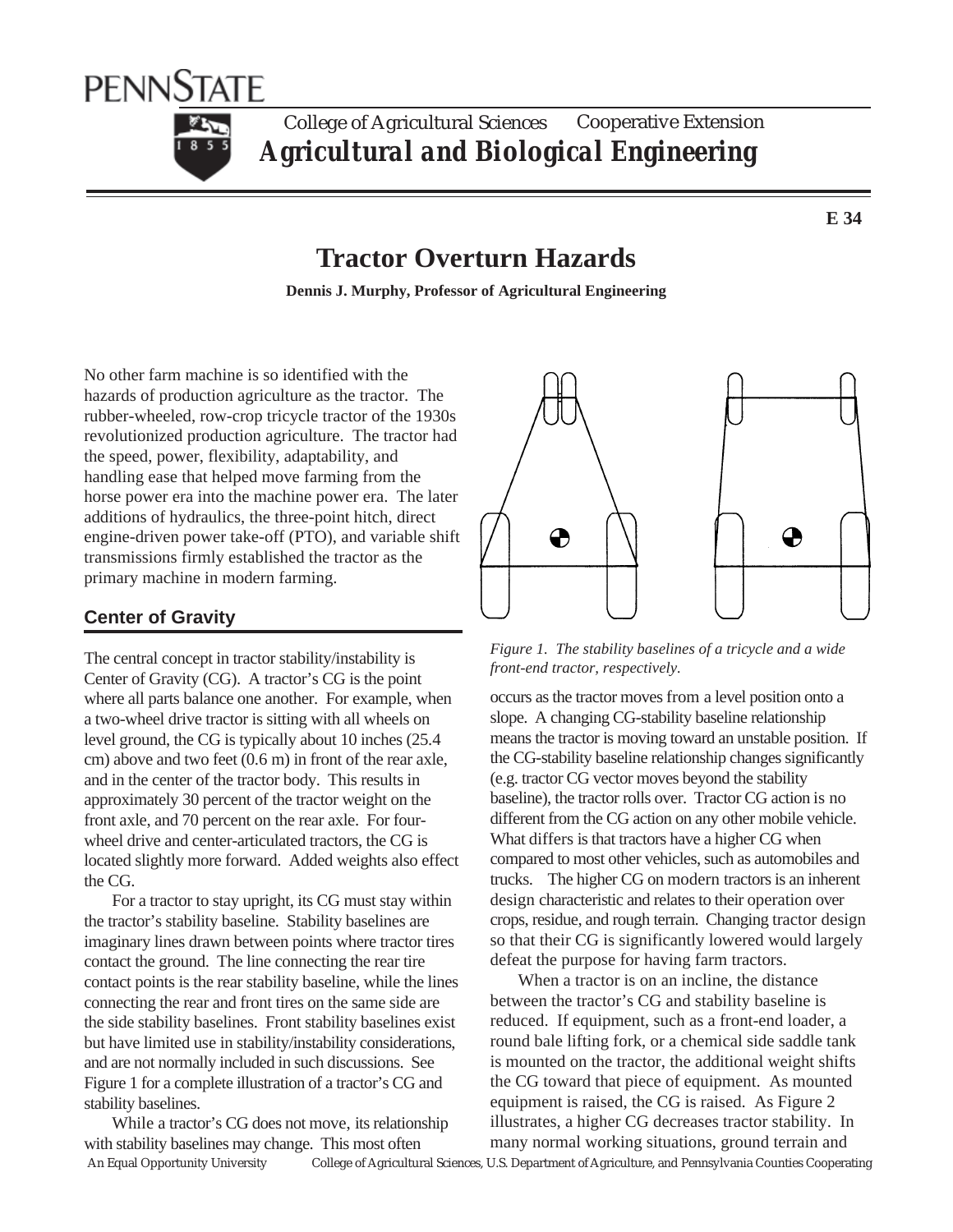mounted equipment combine to reduce the distance between the equipment's CG and stability baselines.

Other factors important to tractor stability/ instability include centrifugal force (CF), rear-axle torque (RAT), and drawbar leverage (DBL). Each of these factors works through the CG. Saying this another way, each of these factors may cause the tractor's CG to go beyond the tractor's stability baseline and overturn.

#### **Centrifugal Force**

Centrifugal force is the outward force nature exerts on objects moving in a circular fashion. Within the context of tractor stability/instability, CF is that force trying to roll the tractor over whenever the tractor is turning. Centrifugal force increases both as the turning angle of the tractor becomes sharper (decreases), and as the speed of the tractor increases during a turn. The CF increase is directly proportional to the turning angle of the tractor. For every degree the tractor is turned tighter, there is an equal amount of increased CF.

The relationship between CF and tractor speed, however, is not directly proportional. Centrifugal force varies in proportion to the square of the tractor's speed. For example, doubling tractor speed from 3 mph to 6 mph increases the strength of centrifugal force four times ( $2^2 = 2$ )  $x 2 = 4$ ). Tripling tractor speed from 3 mph to 9 mph increases CF nine times  $(3^2 = 3 \times 3 = 9)$ .

Centrifugal force is often a factor in tractor side overturns. When the distance between the tractor's CG and side stability baseline is already reduced from being on a hillside, only a little CF force may be needed to push the tractor over. Centrifugal force is what usually pushes a tractor over when the tractor is driven too fast during a turn, or during road travel. During road travel rough roads may

result in the tractor's front tires bouncing and landing in a turned position. Over correcting steering if the tractor starts to veer off the road is another example where CF is a factor in side overturns. The location of CG and amount of CF are points of stability/instability information tractor operators do not have at their disposal.

### **Rear-Axle Torque**

Rear-axle torque involves energy transfer between the tractor engine and the rear axle of two-wheel drive tractors. Engaging the clutch of such tractors results in a twisting force, called torque, to the rear axle. This torque is then transferred to the tractor tires. Under normal circumstances the rear axle (and tires) should rotate and the tractor will move ahead. In lay terms, the rear axle is said to be rotating about the tractor chassis. If the rear axle should be unable to rotate, the tractor chassis rotates about the axle. This reverse rotation results in the front-end of the tractor lifting off the ground until the tractor's CG passes the rear stability baseline. At this point the tractor will continue rearward from its own weight until it crashes into the ground or other obstacle. The most common examples of this happening are when the rear tractor tires are frozen to the ground, are stuck in a mud hole, or are blocked from rotating by the operator.

A tractor may overturn from rear axle torque before an operator realizes that the overturn is imminent. Remember that the CG of a tractor is found closer to the rear axle than the front axle. Because of this, a tractor may only have to rear to about 75 degrees from a level surface before its CG passes the rear stability baseline and continues on over. This position is commonly called the "point of no return" (see Fig. 3). Research has shown that a tractor may reach this position in 3/4 of a second, and that it may take an operator longer than this to successfully stop the rearward



*Figure 2. A higher CG allows a side overturn to occur more quickly.*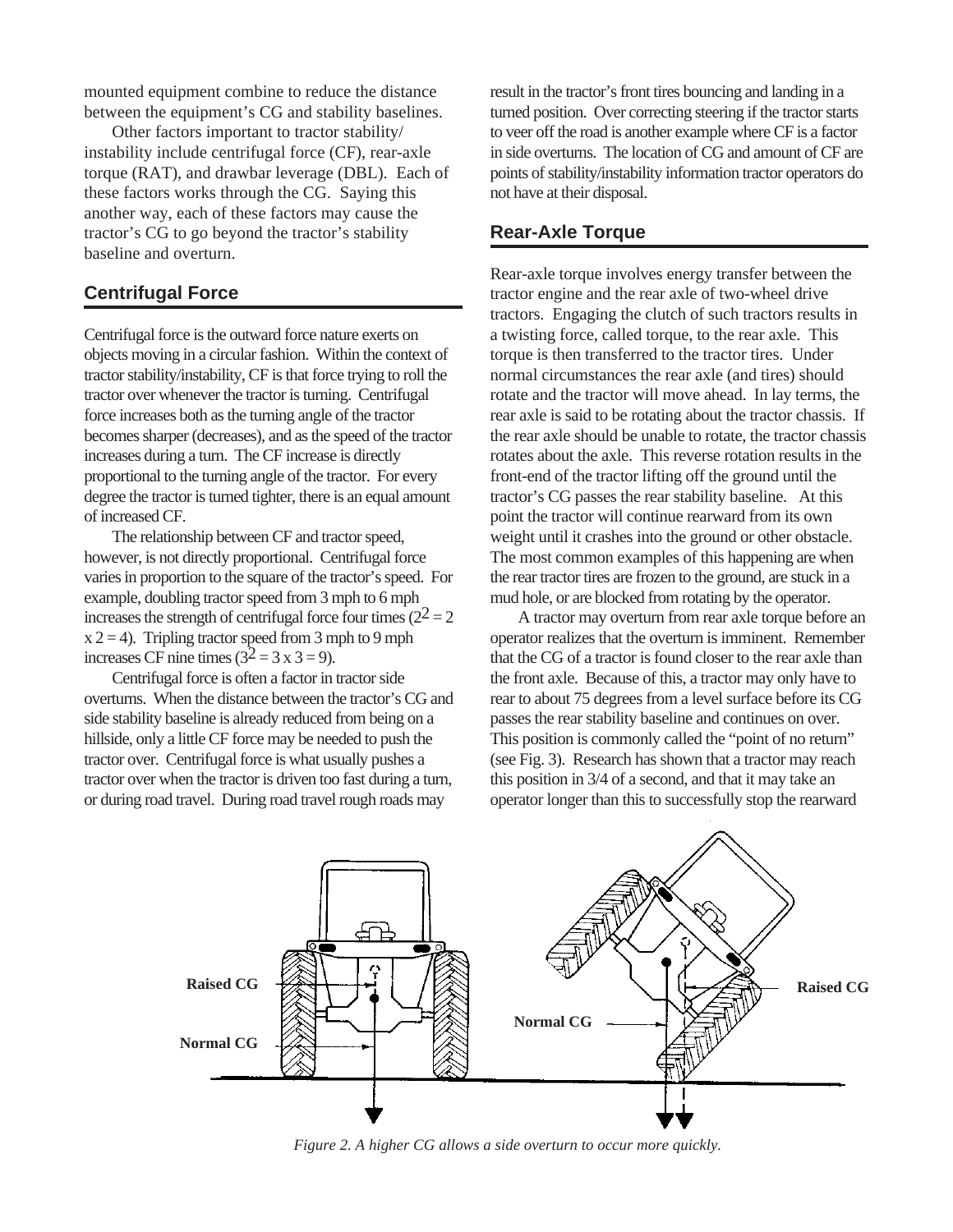motion. There are many tractor operating situations where there is even less than 3/4 of a second to recognize and successfully react to an impending rear overturn. For example, when a tractor is in a deep hole, or is traveling up a steep incline, the distance between the tractor's CG and rear stability baseline is narrowed. If excessive rear axle torque is applied, the tractor will reach the "point of no return" more quickly. Figure 4 illustrates this situation.

Four-wheel drive tractors are less susceptible to the rear axle torque hazard than two-wheel drive tractors because torque is applied to both the front and rear axles and tires. Also, more weight is carried on the front axle, moving the CG forward. These features lessen the tendency of the front of



*Figure 3. The "point of no return" during a rear turnover may be reached in 3/4 of a second. (Source: Agricultural Safety, Deere and Company, Inc.*

four-wheeled drive tractors to lift off the ground. But, once the front end does lift, there is little practical difference between two- and four-wheeled drive tractors.

## **Drawbar leverage**

Drawbar leverage is another principle of stability/ instability related to rear overturns. When a two-wheel drive tractor is pulling a load, its rear tires push against the ground. Simultaneously, the load attached to the tractor is pulling back and down against the forward movement of the tractor. The load is said to be pulling down because the load is resting on the earth's surface. This backward and downward pull results in the rear tires becoming a pivot point, with the load acting as a force trying to tip the tractor rearward. An "angle of pull" is created between the ground's surface and the point of attachment on the tractor. Figure 5 illustrates these points. The heavier the load, and the higher the "angle of pull," the more leverage the load has to tip the tractor rearward.

A tractor, including its drawbar, is designed to safely counteract the rearward tipping action of pulled loads. When loads are attached to a tractor at any point other than its designed location, the design of the tractor for pulling loads is defeated. A tractor pulling a tree stump can be used



*Figure 4. the CG moves toward the tractor's rear stability baseline when the tractor is headed up a hill, or if rear wheels are below normal ground surface, such as when stuck in soft ground.*

as an example to show the effects of safe and unsafe hitching. Assumptions for this example include a tree stump that does not budge, a log chain that does not break, and a tractor with properly ballasted (weighted) tires and an engine that does not stall.

Suppose the tractor is hitched safely, that is, the log chain wrapped around the tree stump is attached to the tractor drawbar. The tractor is engaged and begins to pull on the stump. When the tree stump does not pull loose, the tractor will react in one of two ways. The most expected reaction will be a slipping (spinning) of the rear tires. This will continue until the operator stops the tractor. The second reaction may also involve a slipping of the rear tires, but the slipping may be neither smooth nor consistent. That is, they may slip with a jerking motion, and one tire may slip more than the other. Either one of these conditions may lead to a lifting of the front end of the tractor.

When the front end of the tractor lifts, the rear drawbar of the tractor will lower. This is a function of tractor geometry. The higher the front end raises, the lower the rear drawbar is driven. As the drawbar lowers, the "angle of pull" and the leverage the load has to tip a tractor rearward is also lowered. By design, a load will always lose its ability to tip a tractor rearward before the tractor's CG reaches the rear stability baseline. As the load loses its ability to continue to tip the tractor rearward, the front end falls back to the ground. If the tractor operator doesn't stop the pulling action, the entire process will repeat itself, resulting in a bouncing of the tractor's front end.

On the other hand, hitching unsafely, for example to a point higher than the drawbar, increases the "angle of pull" and leverage of a load. As the tractor tips rearward, these might not reduce to a harmless level before the tractor's CG reaches the rear stability baseline. When a load is hitched to